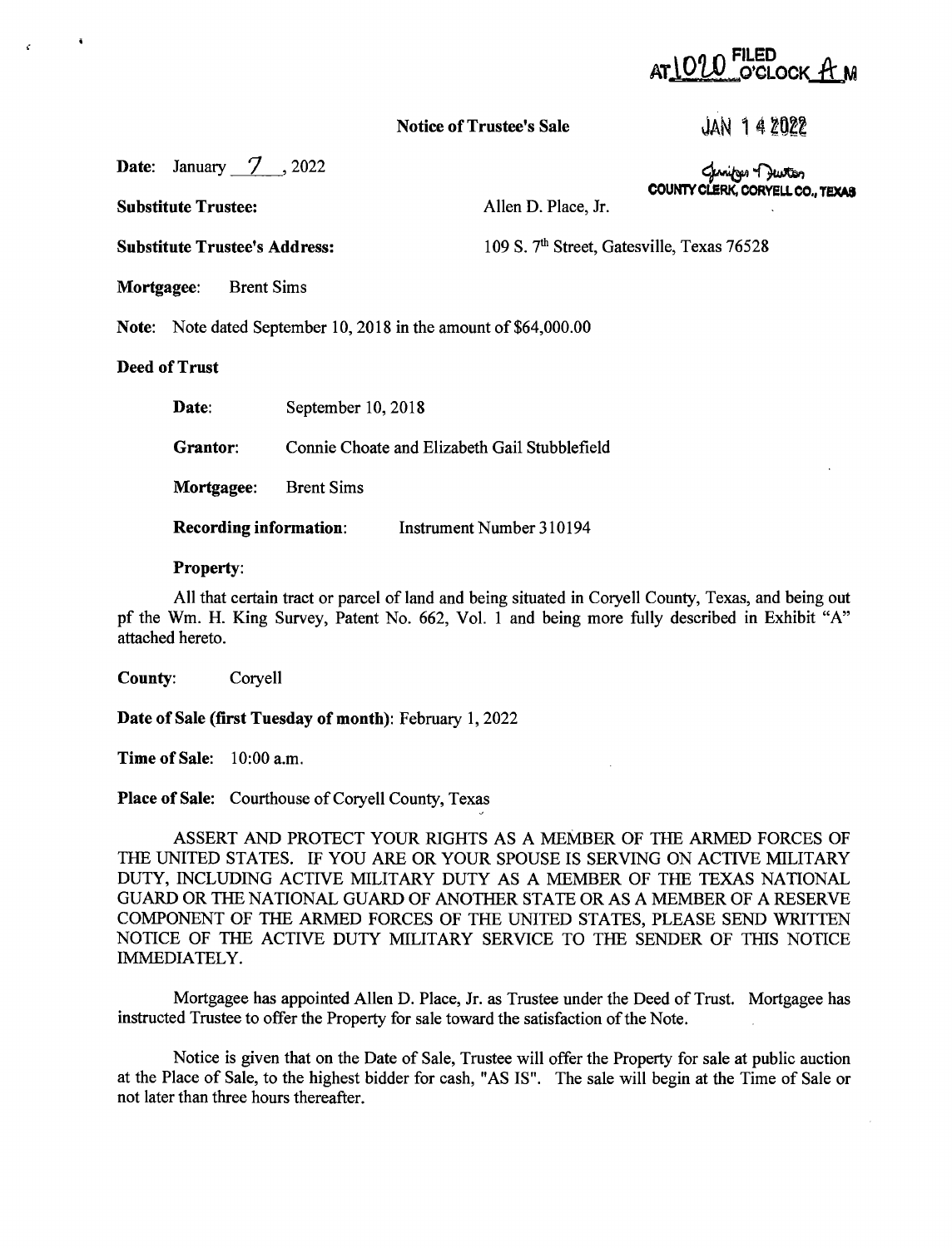$\overline{\phantom{a}}$ 

Allen D. Pláce, Jr.<br>109 S. 7<sup>th</sup> Street<br>Gatesville, Texas 76528

 $\boldsymbol{\dot{z}}$ 

 $\ddot{\phantom{a}}$ 

Ì,